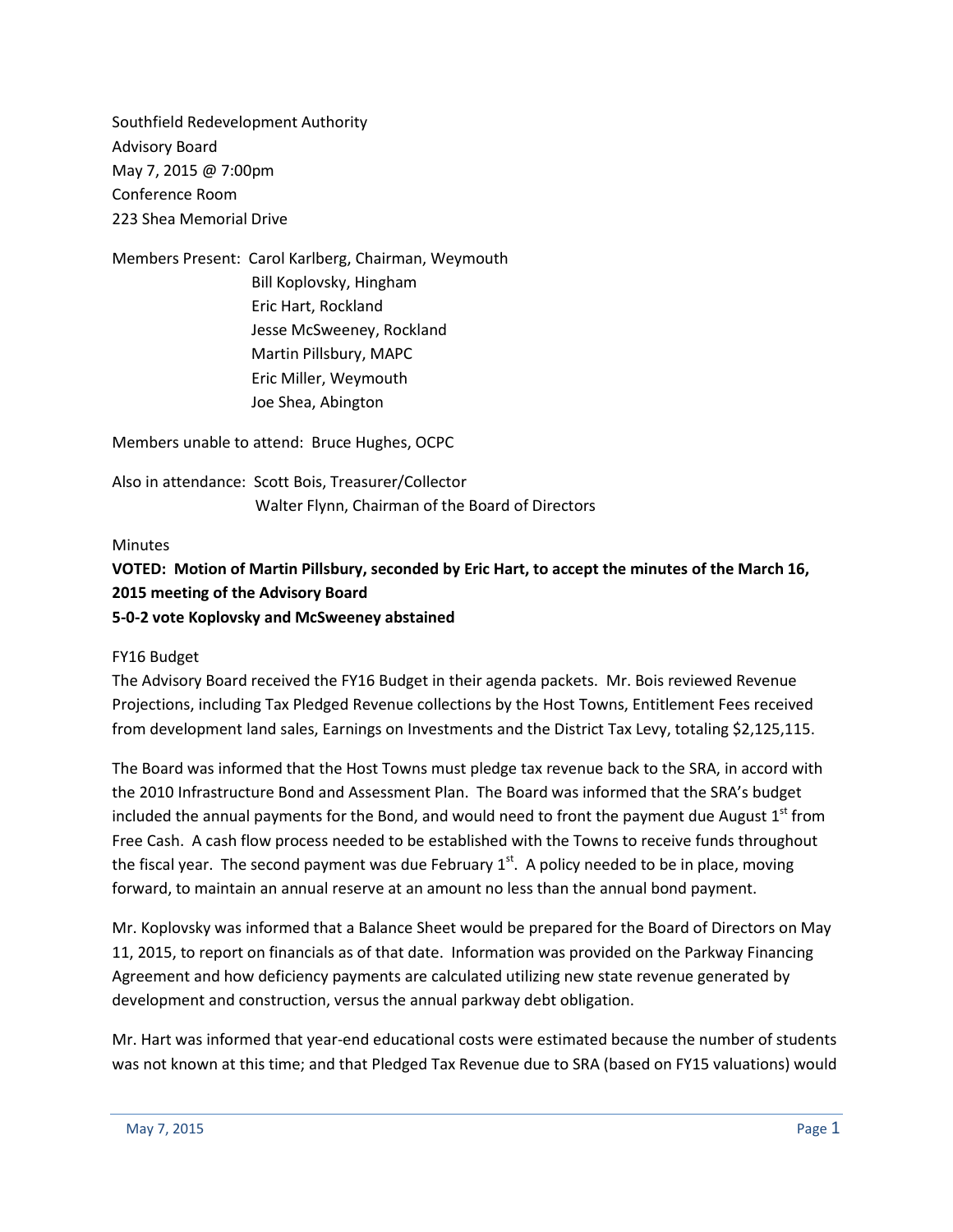amount to approximately \$20K/Rockland, \$1,300/Abington, and \$500K/Weymouth. Mr. Koplovsky noted that the original Legislation (1998) had projected that Rockland would receive up to 25% of their budget from shared surplus revenue.

The Board was informed that based on FY15 Tax Levy and Valuations, the Southfield Rate would be about \$2 per \$1000. Discussion ensued on earmarking some Free Cash to the FY16 Budget in order to bring the Southfield rate down to \$0.50 cents.

Salaries were reviewed for staff and directors. It was noted that a Director made a suggestion at their last meeting that the Board take a zero salary in consideration of reducing the Southfield rate (by \$0.40). A lengthy discussion ensued on health insurance and retirement benefits for SRA employees. Questions were raised about Directors eligibility to claim health and retirement benefits.

The Treasurer reviewed each expense line item and supporting detail. Questions were asked on SRA liability exposure in FY16. It was noted that building and roadway O&M would be reduced to zero; compensation for the Board of Directors would increase from 5 to 9 officials.

Concerns were voiced by several Advisory Board members that FY15 legal expenses exceeded the budget. Mr. Miller requested copies of the paid legal invoices, and was informed that they were not public documents at this time, they were being held under lawyer/client privilege. Mr. Miller made a motion to recommend that the Board of Directors evaluate their legal needs to determine if the firm of Burns & Levinson could fulfill that need. There was no second.

The Board was informed that the Reserve fund could be removed from the budget based upon available Free Cash; removing it from the Budget would reduce the Southfield rate by about \$0.15.

Further discussion ensued on the transfer of roads to Weymouth, the operation/maintenance of the consecutive water system and the Delahunt Parkway, and ways to further reduce the Southfield Tax Levy.

The Board reviewed the FY16 Water/Sewer Enterprise Fund and voiced concern on the cost of water. Mr. McSweeney suggested a letter be sent to the Town of Weymouth requesting an explanation as to why Southfield residents were charged more for water than other Weymouth residents.

**VOTED: Motion of Jesse McSweeney, seconded by Eric Miller to ask Board of Directors to send inquiry to Town of Weymouth asking why Southfield residents were charged more for water than Weymouth residents**

**Unanimous vote**

**VOTED: Motion of Eric Hart, seconded by William Koplovsky, to recommend that the Board consider being paid on a reimbursable basis for their expenditures, rather than a fixed amount compensation Unanimous vote**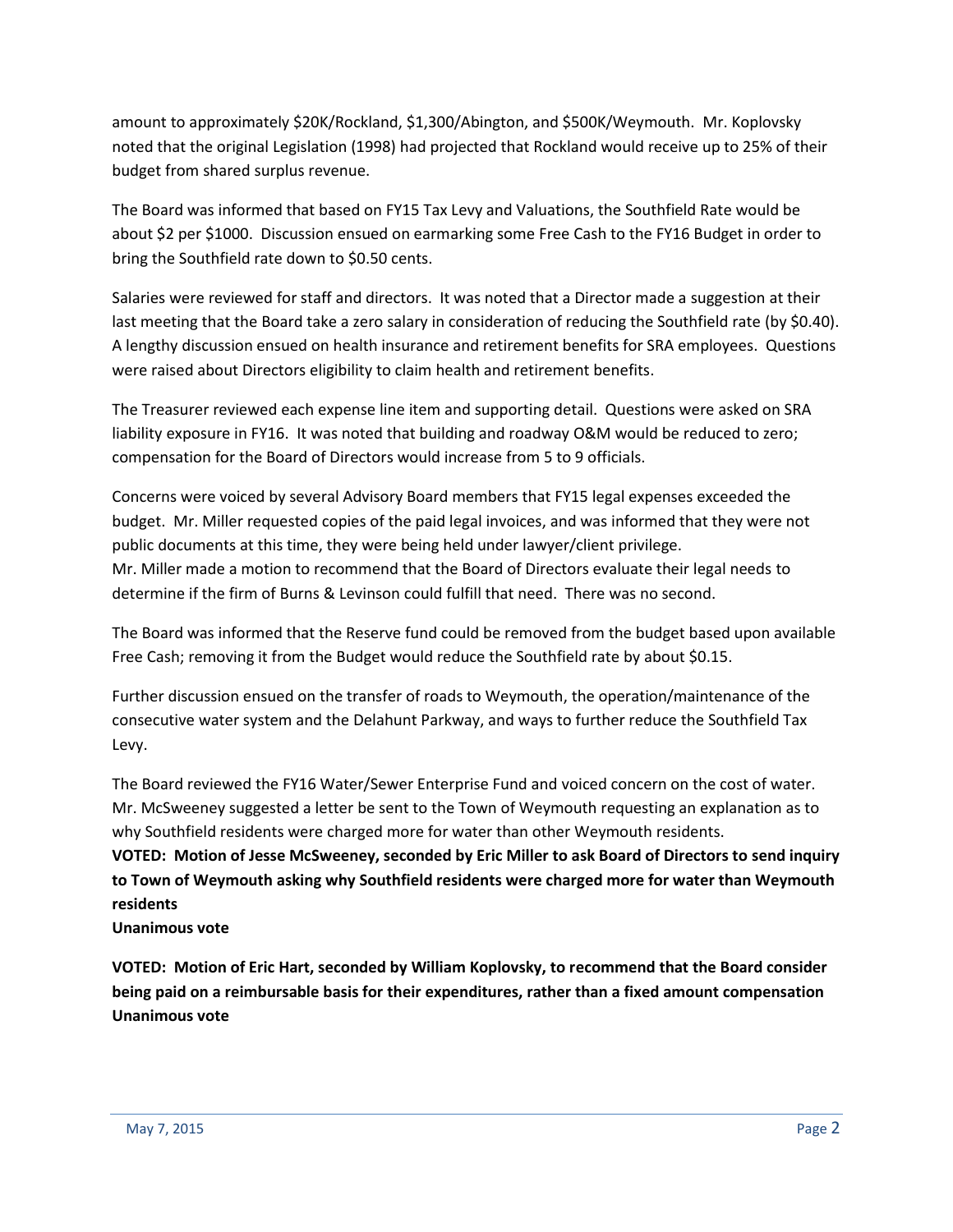**VOTED: Motion Eric Hart, seconded by Jesse McSweeney, to recommend that the \$45K Reserve Fund be removed from the FY16 Budget Unanimous vote** 

**VOTED: Motion of Eric Hart, seconded by Joseph Shea, to recommend that the MUNIS expense line be moved from #133 Finance Computer Services to #155 Information Systems Unanimous vote**

**VOTED: Motion of Eric Hart, seconded by Bill Koplovsky, to recommend that the Board use up to \$287K in Free Cash to bring the Southfield tax rate down to \$.50 per 1000 of value Unanimous vote**

# **VOTED: Motion of Eric Hart, seconded by Jesse McSweeney to recommend that the Board transfer \$42,500 from the Enterprise Fund Salaries & Allocations to the General Fund. Unanimous vote**

The Chairman suggested that LStar representatives be invited to the next Advisory Board meeting, and that another letter be sent to the Governor requesting his three appointments that were needed to complete the Advisory Board. The Board discussed crafting a recommendation on the Budget after hearing back from the SRA, Plymouth County Retirement Board and Town of Weymouth.

### **VOTED: Motion of Eric Hart, seconded by Bill Koplovsky, to present preliminary recommendations on the FY16 Budget to the Directors for their review and comment at their May 11th meeting Unanimous vote**

Mr. Shea stated there was an urgent need for the three Towns to receive mitigation funds that were negotiated by Starwood in return for supporting their new Legislation, and that LStar should be informed that Starwood defaulted on this binding commitment. Mr. Shea further stated that the Directors were the Authority overseeing the Master Developer, and had the authority to allow Starwood to transfer their interests in the Southfield project over to LStar Management, and that LStar Management should be told that Starwood reneged on the deals they negotiated with the Three Towns. **VOTED: Motion of Joseph Shea, seconded by Eric Hart, that the Advisory Board strongly recommend that the Board of Directors notify LStar that Starwood is still obligated to render mitigation payments to the Host Towns.**

#### **6-0-1 vote Miller abstained**

Mr. Galluzzo, Weymouth, stated that the ability to provide Weymouth water to Southfield was over estimated by the Mayor; there was a dramatic drop in water level in Great Pond and Whitman Pond; Weymouth could not afford to give up the water being sold to Southfield.